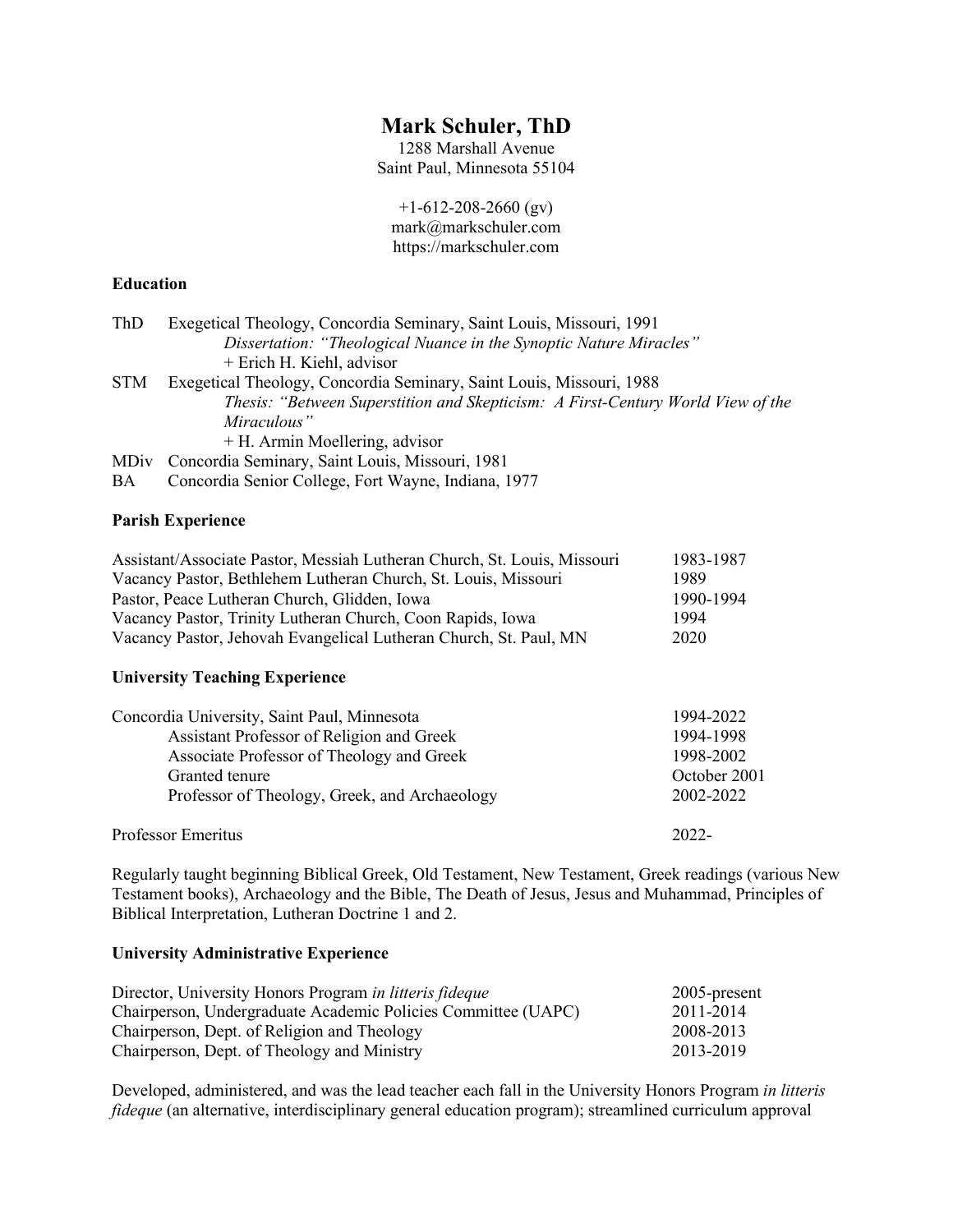procedures and implemented a revised daily schedule increasing classroom availability by 25%; beginning in 2012 managed the restructuring of the former College of Vocation and Ministry by merging the Dept. of Christian Ministry, the Dept. of Religion and Theology and the Hoffmann Institute into one department, adapting to the departure or retirement of seven faculty members.

#### **Research Focus: The Archaeology of Roman/Byzantine Palestine**

| Ein Gedi Excavations, Hebrew University, Jerusalem                                             | January 1998           |
|------------------------------------------------------------------------------------------------|------------------------|
|                                                                                                | January 1999           |
| Tiberias Excavations, Hebrew University, Jerusalem                                             | March 2004             |
| Hippos-Sussita Excavations, University of Haifa                                                | July 2001 - 2016, 2019 |
| Director of the Northeast <i>Insulae</i> Project (an urban Byzantine monastery and cult site). |                        |
| Grant Reviewer for the Israel Science Foundation                                               | April 2018             |

#### **Information Technology**

| Formal responsibilities at Concordia University, Saint Paul, Minnesota   |           |  |
|--------------------------------------------------------------------------|-----------|--|
| Director of Internet Services                                            | 1996-1998 |  |
| System Administrator/Technology Consultant                               | 1998-2000 |  |
| WebCT System Administrator and Trainer                                   | 2000-2001 |  |
| Concordia University Educational Network Online Teacher Colloquy Program |           |  |
| Instructional Design Team and New Testament Lecturer                     | 2000-2001 |  |
|                                                                          |           |  |

### **Memberships**

| Society of Biblical Literature                       |           |
|------------------------------------------------------|-----------|
| Coordinator of the Upper Midwest Region              | 2002-2008 |
| American Schools of Oriental Research                |           |
| Regional Representative for the Upper Midwest Region | 2009-2014 |

## **Publications**

- Schuler, Mark. *Northeast Insulae Project: Context and Analysis* (2021). The Final Report. Volume 1. https://digitalcommons.csp.edu/nip-final/1. DOI: 10.54416/GQSX9775.
- Schuler, Mark, "Excavation of the Northeast Insulae" (2021). The Final Report. Volume 2. https://digitalcommons.csp.edu/nip-final/2. DOI: 10.54416/NFKY6217.
- Mark Schuler. *Northeast Insulae Project at the Hippos Excavations, Israel* (data set). 2021. DOI: 10.26301/E3TW-GB83.
- Mark Schuler. "οἶκοι to Monastery: an Interpretative Possibility for the Northeast Insulae at Antiochia Hippos." In *Between Sea and Desert: On Kings, Nomads, Cities and Monks. Essays in Honor of Joseph Patrich*. Orit Peleg-Barkat, Jacob Ashkenazi, Uzi Leibner, Mordechai Aviam, Rina Talgam, editors. Jerusalem: Kinneret Academic College and Ostracon, Tzemach, 2019. Pages 75- 85.

Review of William Dever. *Beyond the Texts: An Archaeological Portrait of Ancient Israel and Judah.*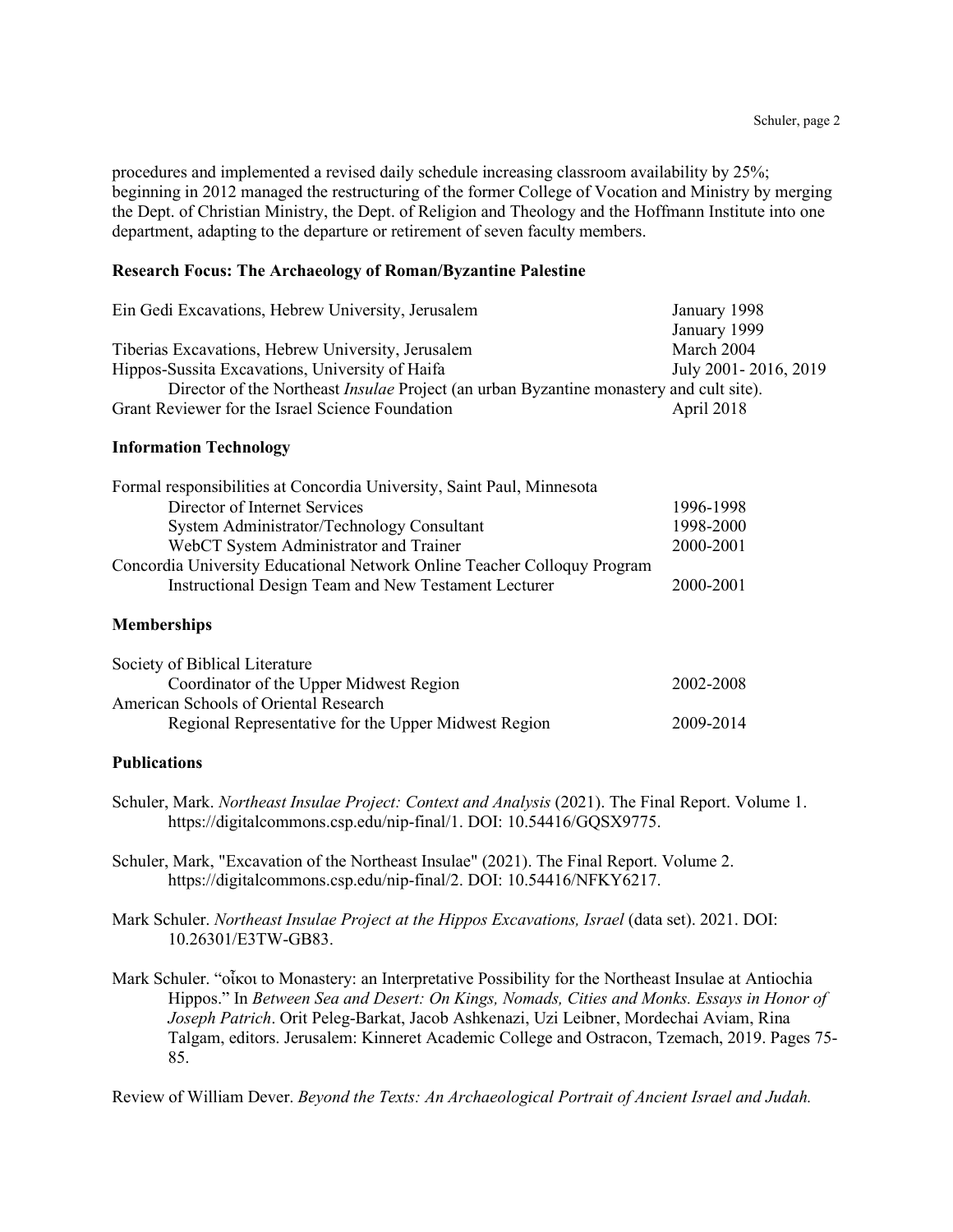Atlanta: SBL Press, 2017. *Lutheran Quarterly* 33.3 (Autumn 2019) 341-342.

- Mark Schuler. "The Northeast Insula and Late Antique Christianity at Hippos Palaistinēs." *Michmanim* (Hecht Museum, Haifa) 27 (2017): 18-28.
- Review of N.T. Wright. *Justification: God's Plan and Paul's Vision.* Downers Grove: InterVarsity Press, 2009, with a new Introduction 2016. *Lutheran Quarterly* 31.1 (Spring 2017): 107-109.
- Mark Schuler. "Microcosm of Transition: The Northeast *Insula* Project at Hippos of the Decapolis." *ARAM* 28:1&2 (2016): 77-102.
- Review of Christian Eberhart. *The sacrifice of Jesus: understanding atonement biblically* (Minneapolis: Fortress, 2011). *Lutheran Quarterly* 27.4 (2013): 489-490.
- Arthur Segal, Michael Eisenberg, Jolanta Mlynarczyk, Mariusz Burdajewicz, and Mark Schuler. *Hippos – Sussita of the Decapolis: The First Twelve Seasons of Excavations 2000-2011*. Volume 1. Haifa: Zinman Institute of Archaeology, 2013.
- Arthur Segal, Jolanta Mlynarczyk, Mariusz Burdajewicz, Mark Schuler, and Michael Eisenberg. *Hippos – Sussita: Eleventh Season of Excavations*. Haifa: Zinman Institute of Archaeology, 2010.
- Arthur Segal, Jolanta Mlynarczyk, Mariusz Burdajewicz, Mark Schuler, and Michael Eisenberg. *Hippos – Sussita: Tenth Season of Excavations*. Haifa: Zinman Institute of Archaeology, 2009.
- Arthur Segal, Jolanta Mlynarczyk, Mariusz Burdajewicz, Mark Schuler, and Michael Eisenberg. *Hippos – Sussita: Ninth Season of Excavations*. Haifa: Zinman Institute of Archaeology, 2008.
- Arthur Segal, Jolanta Mlynarczyk, Mariusz Burdajewicz, Mark Schuler, and Michael Eisenberg. *Hippos – Sussita: Eighth Season of Excavations*. Haifa: Zinman Institute of Archaeology, 2007.
- Mark Schuler. "Recent Archaeology of Galilee and the Interpretation of Texts from the Galilean Ministry of Jesus." *Concordia Theological Quarterly* 71.2 (2007): 99-117.
- Michael P. Middendorf and Mark Schuler. *Called by the Gospel: An Introduction to the New Testament*. Eugene, OR: Wipf & Stock, 2007.
- Arthur Segal, Jolanta Mlynarczyk, Mariusz Burdajewicz, Mark Schuler, and Michael Eisenberg. *Hippos – Sussita: Seventh Season of Excavations*. Haifa: Zinman Institute of Archaeology, 2006.
- Arthur Segal, Jolanta Mlynarczyk, Mariusz Burdajewicz, Mark Schuler, and Michael Eisenberg. *Hippos – Sussita: Sixth Season of Excavations*. Haifa: Zinman Institute of Archaeology, 2005.
- Arthur Segal, Jolanta Mlynarczyk, Mariusz Burdajewicz, Mark Schuler, and Michael Eisenberg. *Hippos – Sussita: Fifth Season of Excavations and Summary of All Five Seasons*. Haifa: Zinman Institute of Archaeology, 2004.
- Review of John Dart, *Decoding Mark* (Harrisburg: Trinity Press, 2003). *Review of Biblical Literature.* September 25, 2004.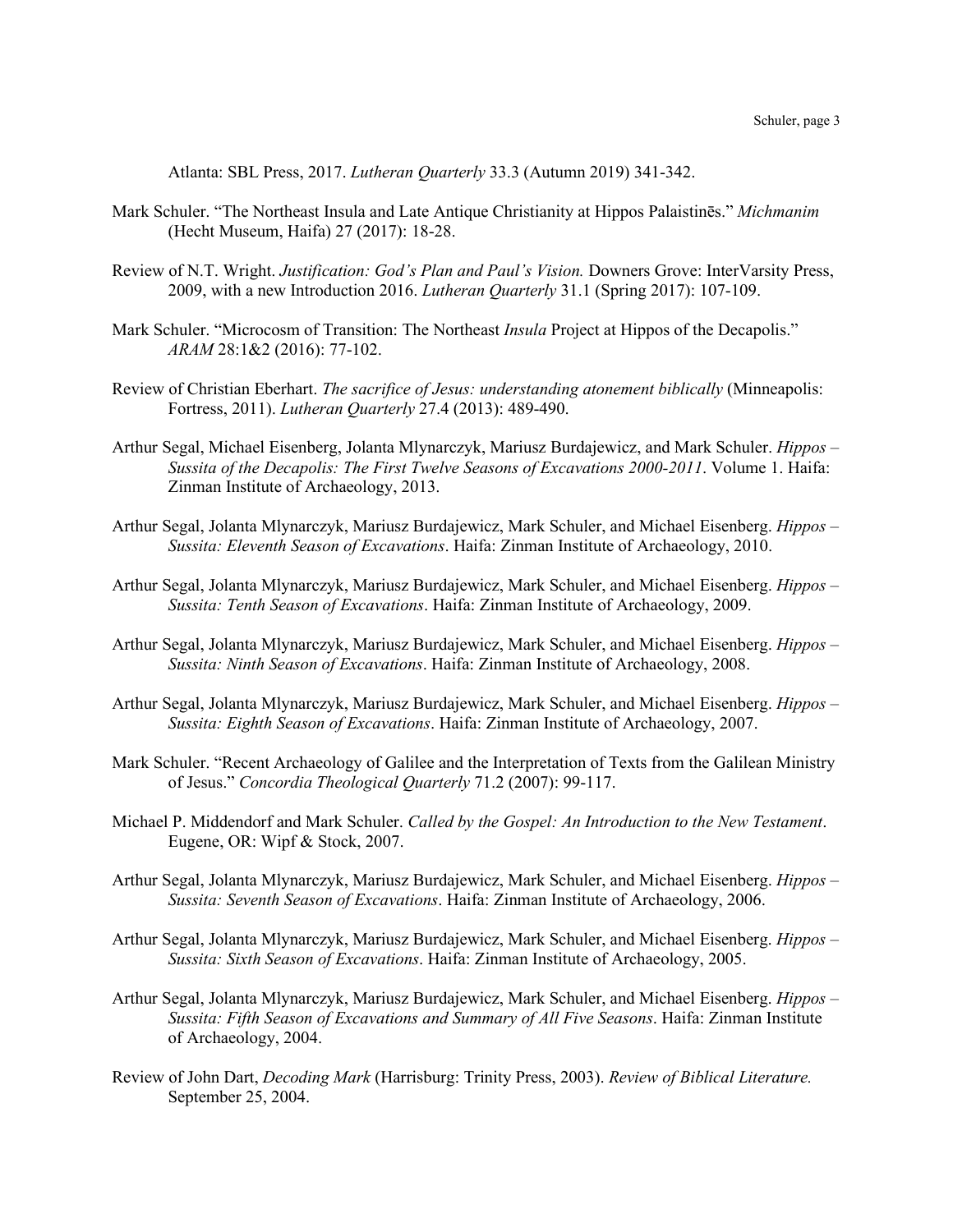- Review of Philip King, *Life in Biblical Israel* (Louisville : Westminster John Knox, 2001). *Word & World* 23 no 4 Fall 2003, p 444.
- Arthur Segal, Jolanta Mlynarczyk, Mariusz Burdajewicz, Mark Schuler, and Michael Eisenberg. *Hippos – Sussita: Fourth Season of Excavations*. Haifa: Zinman Institute of Archaeology, 2003.
- Arthur Segal, Jolanta Mlynarczyk, Mariusz Burdajewicz, and Mark Schuler. *Hippos [Sussita]: Third Season of Excavations*. Haifa: Zinman Institute of Archaeology, 2002.
- "Preaching John at Funerals and Occasional Services." *Word & World: Theology for Christian Ministry* 21.4 (Fall 2001): 404-412.

#### **Recent Presentations**

"The Materia Medica of Monastic Health Care at Hippos Palaistinēs," at the Decapolis: History and Archaeology, ARAM Society for Syro-Mesopotamian Studies: Fifty Second International Conference, Oriental Institute, Oxford, UK, 28 July 2022.

"Τετέλεσται: A Final Report on the Northeast Insulae Project," at Concordia University, Saint Paul, 4 May 2022.

"ἐξ... δι᾿... εἰς... (Rom 11:36): The Life of the Mind and the Multiversity," Poehler Lecture, Concordia University Saint Paul, 19 March 2019.

"Christian Identity from the Ground Up: A Case Study of Hippos Palaistinēs" (plenary address) at the 2018 LCMS Theology Professors Conference in Milwaukee, WI, 23 May 2018.

"The End of Christianity at Hippos Palaistinēs" to an international conference on Byzantium And Early Islam: Exploring the Late Antique Transition at Macalester College, St. Paul, MN, on 14 April 2018.

"A Chalcedonian Move? Sixth-Century Modifications to the Churches of Hippos Palaistinēs" to the annual meeting of the North American Academy of Liturgy, Vancouver, B.C., 5 January 2018.

"The late antique period at Hippos Palaistinēs" at the Hecht Museum, Haifa Israel, 7 December 2017.

"Re-visioning Structures and Spaces: A History of the Northeast Insula at Antiochia Hippos" to the annual meeting of the American Schools of Oriental Research, Boston, MA, 17 November 2017.

"Luther on the Lord's Prayer" for the Minnesota South Koinonia Process, spring 2017.

"οἶκοι to Monastery: An Interpretative Possibility for the Northeast Insula at Antiochia Hippos" to the annual meeting of the American Schools of Oriental Research, Atlanta, Georgia, 19 November 2015.

"The Northeast Insula: Microcosm of Transition" at the ARAM conference on the Decapolis at the Oriental Institute, Oxford, 29-31 July 2013.

"From Tyche to Amma: Womanist Remains from an Urban Monastery at Hippos of the Decapolis" to the